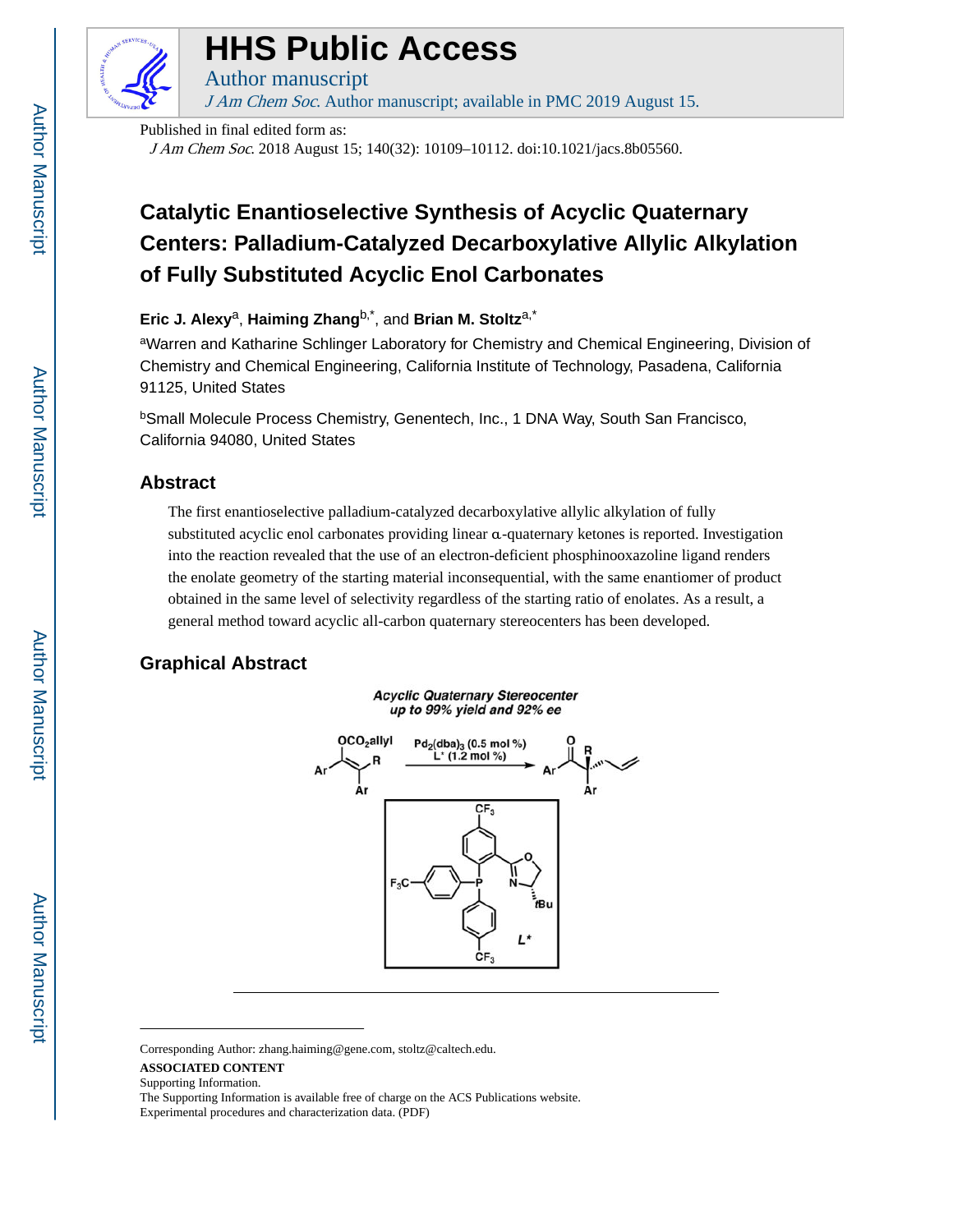All-carbon quaternary stereocenters are prominent features in many natural products and can provide beneficial biochemical stability and three-dimensionality to molecules for medicinal chemistry applications. As a result, a number of methods to address their synthesis have been developed, particularly in cyclic systems.<sup>1</sup> In acyclic systems, however, the synthesis of this motif is less explored.<sup>2</sup> This is in part due to additional problems that often arise in acyclic systems such as reduced rigidity of particular substrates leading to lower levels of selectivity. Additionally, selectively controlling the formation of fully substituted olefins/ enolates is required for high selectivity in many catalytic processes. In the case of electrophilic functionalization of fully substituted enolates, the general and selective formation of such enolates as pure geometric isomers is highly challenging and has slowed progress. Although selective enolizations have been reported, these typically require highly specialized substrates, often incorporating chiral auxiliaries to impart selectivity in the enolate formation step.<sup>3</sup>

Recently, our group has become interested in strategies for preparing fully substituted acyclic enolates and applying them toward the synthesis of acyclic quaternary stereocenters, particularly via transition-metal catalyzed allylic alkylation (Figure 1). While palladiumcatalyzed allylic alkylation has been employed in the synthesis of acyclic tertiary stereocenters,<sup>4</sup> the formation of all-carbon quaternary stereocenters has proven more challenging. Utilizing chemistry developed by the Marek group<sup>6</sup> for the synthesis of stereodefined acyclic enolates, we demonstrated the palladium-catalyzed enantioselective decarboxylative allylic alkylation of acyclic amide enolates utilizing an electron deficient  $C_2$ -symmetric bisphosphine ligand (Figure 1A).<sup>7</sup> Not surprisingly, it was observed that opposite enolate geometries of the substrate favored formation of the opposite enantiomers of the product, indicating a lack of significant dynamic kinetic resolution of the enolates during the reaction, and different facial selectivity between the two enolates. In fact, an analogous phenomenon regarding different enolate geometries was observed by the Trost lab when forming acyclic tertiary stereocenters via palladium-catalyzed allylic alkylation.<sup>8</sup> Additionally, the Evans lab has reported the use of rhodium-catalyzed allylic alkylation to furnish acyclic α-quaternary nitriles and aldehydes (Figure 1B).<sup>9</sup> In the latter work, they showed that both enolate geometries form the same enantiomer of product in essentially the same level of selectivity, which they believe is a consequence of substrate selectivity and not the result of an enolate equilibration event. In contrast, a dynamic equilibration of tributyltin enolates has been invoked by the Jacobsen group to directly alkylate fully substituted acyclic enolates with alkyl halides catalyzed by a [Cr(salen)] complex, affording α-quaternary ketones in high enantioselectivity starting with mixtures of enolates (Figure 1C).<sup>10</sup> Recently, Shimizu and Kanai demonstrated the preparation of acyclic α-quaternary carboxylic acids via allylic alkylation utilizing a hybrid boron-palladium catalytic system (Figure 1D).<sup>11</sup>

While acyclic ketone products can be obtained from the derivatization of α-quaternary nitriles and other carbonyl derivatives, we sought to prepare stereodefined acyclic ketone enolates and demonstrate their utility in palladium-catalyzed allylic alkylation (Figure 1E). To accomplish this goal, we utilized recently developed chemistry toward the synthesis of tetrasubstituted acyclic all-carbon olefins via sequential selective enoltosylate formation and cross-coupling.12 We were pleased to find that the reported enolization conditions could be modified to trap the resultant enolate as the allyl enol carbonate with excellent  $E/Z$  ratios (eq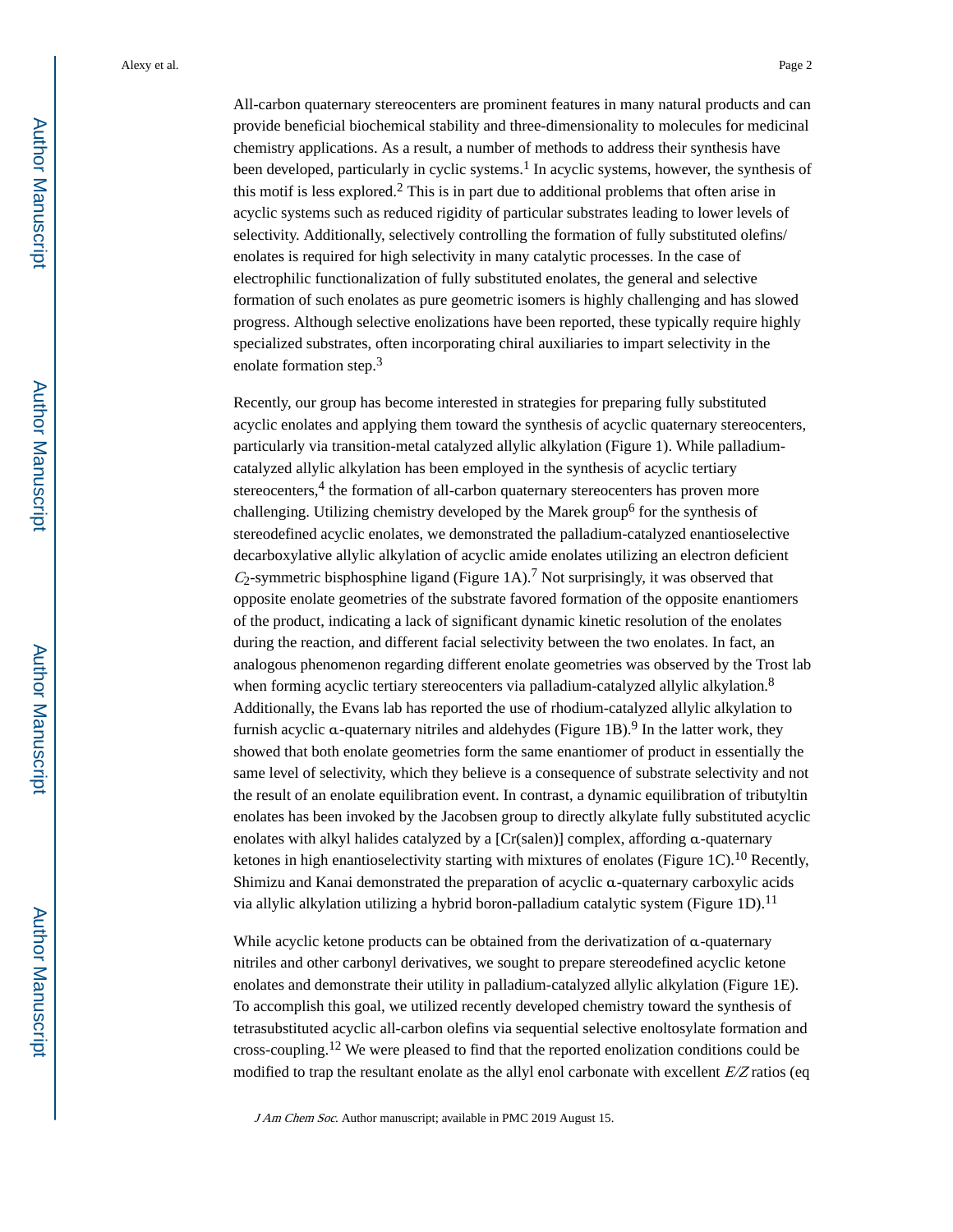1), thereby allowing us to investigate palladium-catalyzed conditions toward furnishing the acyclic quaternary stereocenter.



(1)

We began our studies with an initial ligand screen using 2.5 mol %  $Pd_2(dba)$ 3 and 6 mol % of a variety of common ligands, finding that phosphinooxazoline ligand *L1* gave high conversion of the substrate albeit with very low enantioselectivity (Table 1, entry 1). This result is unsurprising since ligand *L1* has previously been shown to perform poorly with αaryl stabilized enolates, albeit on cyclic motifs.<sup>1a</sup> We were pleased to find, however, that electron-deficient phosphinooxazoline *L2* gave the product in similarly excellent conversion with a promising enantiomeric excess of 54% (entry 2). Bisphosphine ligand *L3* gave high conversion of the substrate but only a moderate 45% ee (entry 3), whereas *L4* gave a more promising 73% ee but in poor conversion (entry 4). To our delight, we found that non-polar solvents were superior for the transformation (entries 5–9) with a 3:1 mixture of hexane/ toluene providing the highest and most reproducible yields. In this solvent system, *L4*  provided the product in 89% isolated yield and 86% ee (entry 7). Gratifyingly, using ligand *L2* gave enhanced results with the desired product obtained in 98% isolated yield and 90% ee. Moreover, the catalyst loading could be reduced to 0.5 mol %  $Pd_2(dba)$ <sub>3</sub> and 1.2 mol % of *L2* (entry 9) without altering the yield and selectivity or significantly increasing reaction time.

With optimal conditions identified, we next sought to examine the importance of enolate geometry on the transformation (Figure 2). Under the standard conditions, the desired product is obtained in 97% isolated yield and 91% ee favoring the S-absolute stereochemistry when the starting material consists of a >98:2  $E/Z$  ratio of enolates. When the same starting material is prepared in a 25:75  $E/Z$  ratio via a non-selective enolization, the alkylation product is obtained in 95% isolated yield and 90% ee, forming the same enantiomer of product (i.e. S) as in the standard case. Furthermore, the corresponding  $\beta$ ketoester substrate again provides the same enantiomer (i.e.  $S$ ) of product in high selectivity, albeit with a diminished yield (70% yield, 90% ee). This surprising result is exclusive to the electron-deficient phosphinooxazoline **L2**. With bisphosphine **L4**, the 25:75  $E/Z$  ratio of enolates provides the product in a diminished 64% yield and 50% ee (compared to 89% yield and 86% ee). Additionally, when the 25:75  $E/Z$  ratio substrate is used with **L2**, the ee of the product remains the same throughout the time course of the reaction (see supporting information). Based on these findings and prior examples of differing selectivities obtained with different enolate geometries in palladium-catalyzed allylic alkylation, we believe that a dynamic kinetic resolution of the two enolate geometries occurs in the reaction when *L2* is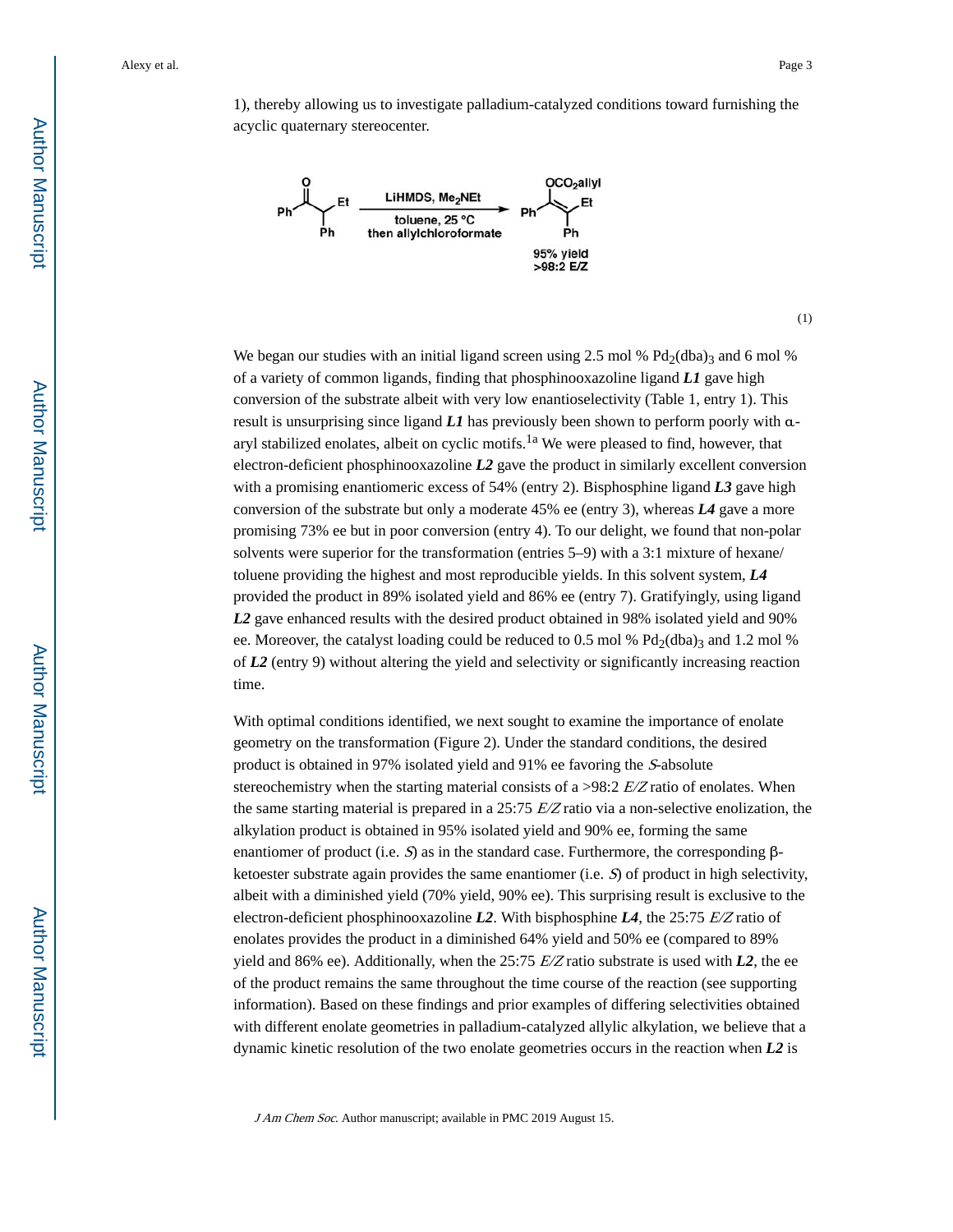used as the ligand, possibly due to facile equilibration between O-bound and C-bound palladium enolates.

While β-ketoesters and enolate mixtures can be used to furnish the desired acyclic ketones in high enantioselectivity, due to ease of preparation and characterization, the substrate scope of the reaction was investigated with allyl enol carbonates formed via the aforementioned selective enolization. Substrates were enolized in generally high levels of selectivity (see supporting information for details). A variety of substrates containing different alkyl and aryl substituents were examined, with all alkylated products obtained in excellent yields (Table 2). Smaller α-alkyl groups such as methyl (**2b**) yielded a lower 67% ee, along with the α-benzyl substrate (**2c**) providing the alkylated product in only 76% ee. Longer alkyl chains such as n-butyl (**2d**) and trifluoroethyl (**2f**) as well as cyclopropyl methyl substrate (**2e**) all provided the desired alkylation products in high enantioselectivity. Examining electronic effects on the acetophenone (i.e.,  $Ar<sup>1</sup>$ ) portion of the substrate revealed that a variety of electron-withdrawing and donating substituents were well tolerated. Substitution at the *para*-position led to consistently high yields and selectivities with the  $p$ -Me (2g),  $p$ ethyl ester  $(2h)$ ,  $p$ -OMe  $(2i)$ ,  $p$ -chloro  $(2j)$ ,  $p$ -fluoro  $(2k)$ , and  $p$ -CF<sub>3</sub>  $(2i)$  substrates providing products in 96–99% yield and 90–92% ee. The m-OMe (**2m**) substrate also performed well yielding the product in 96% yield and 91% ee. Ortho-substitution on this aryl ring, however, resulted in lower enantioselectivity with the o-Me (**2n**) substrate obtained excellent yield but only 72% ee. Lastly,  $\alpha$ -aryl substitutions were surveyed (i.e. Ar<sup>2</sup>) with electron donating groups such as p-Me (**2o**) and p-OMe (**2p**) proceeding with excellent yields and 91% and 92% ee, respectively. While a p-fluoro (**2r**) substituent was well tolerated (90% ee), other electron-withdrawing substituents led to lower selectivity with the p-chloro (2q) substrate at 86% ee and the  $p$ -CF<sub>3</sub> (2s) substrate significantly lower at 70% ee. Again, meta-substitution was tolerated with the m-OMe (**2t**) substrate delivering the product in 95% yield and 90% ee. Interestingly, ortho substituion is tolerated on the α-aryl substituent with o-Me (**2u**) substrate proceeding with excellent yield and 90% ee. Unfortunately, attempts to form fully alkyl quaternary stereocenters has proven challenging (see supporting information).

With the scope of the transformation established, we sought to demonstrate the utility of the produced acyclic α-quaternary ketones toward further functionalization (Figure 3). Treatment of the standard alkylation product **2a** to Wacker oxidation conditions14 employing catalytic PdCl<sub>2</sub> under  $O_2$  (1 atm) provided methyl ketone 3 in 85% isolated yield. In addition, treatment of ketone **2a** to a hydroboration-oxidation protocol with BH3•THF and cyclohexene, followed by sodium perborate provided primary alcohol **4** in 75% isolated yield. A hydrozir-conation/amination protocol using conditions developed by the Hartwig group15 allows access to anti-Markovnikov amination product **5** in 83% yield following in situ Boc protection. Lastly, olefin metathesis of alkylation product **2h** with methyl acrylate and Grubbs' second generation catalyst<sup>6</sup> yields α,β-unsaturated methyl ester 6 in 88% yield.

In conclusion, we have developed the first enantioselective palladium-catalyzed decarboxylative allylic alkylation toward the synthesis of chiral acyclic α-quaternary ketones. The use of electron-deficient phosphinooxazoline ligand *L2* is critical to achieve high yields and enantioselectivity. The allyl enol carbonate substrates could be prepared in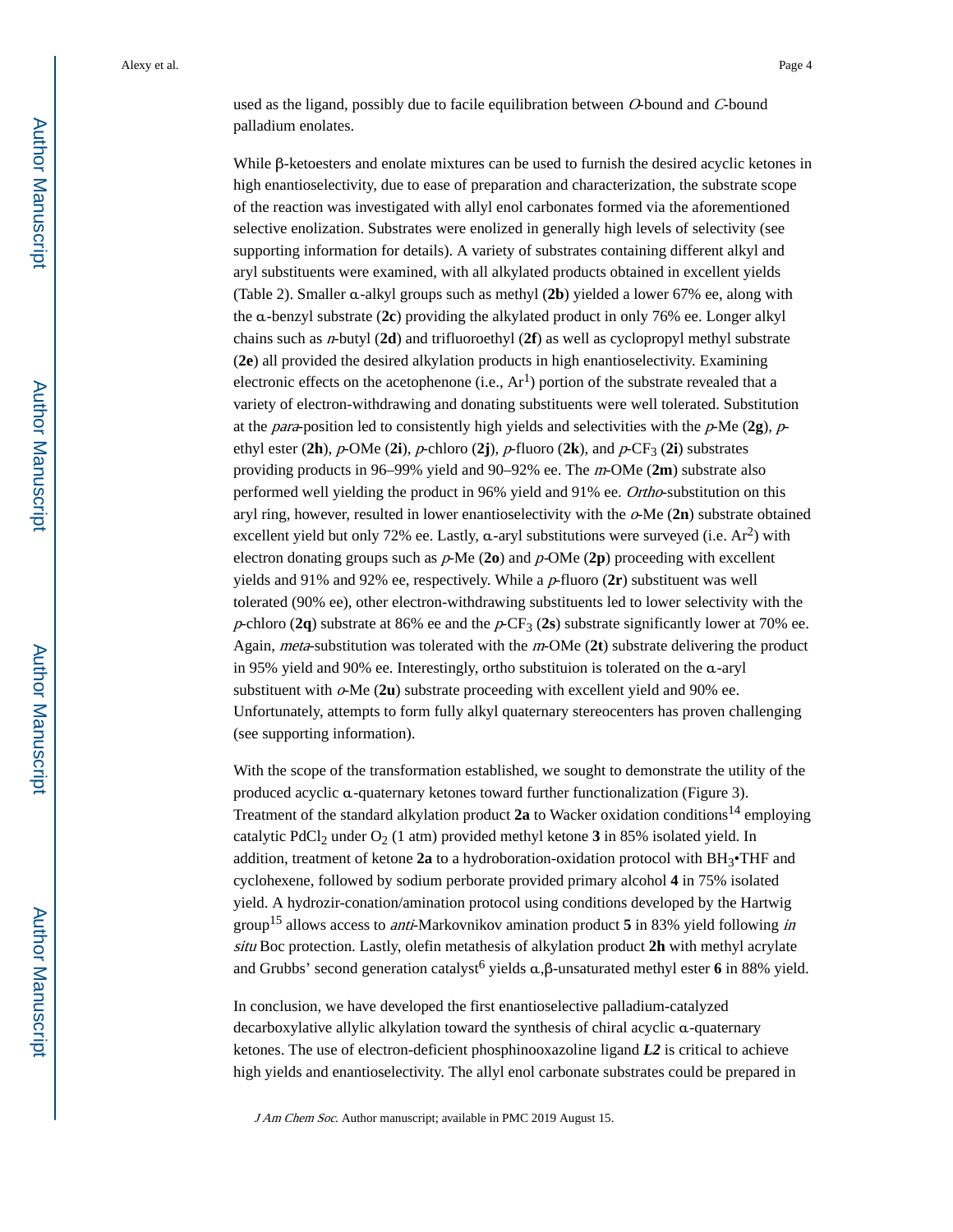high levels of  $E/Z$  geometrical selectivity, however a proposed dynamic kinetic enolate equilibration during the palladium catalyzed reaction allows the use of enolate mixtures and racemic β-ketoesters as substrates as well. Further exploration into the scope, mechanism, and applications of this process are underway.

#### **Supplementary Material**

Refer to Web version on PubMed Central for supplementary material.

#### **Acknowledgments**

We thank NIH-NIGMS (R01GM080269), the Gordon and Betty Moore Foundation, and Caltech for financial support. E.J.A. thanks the National Science Foundation for a predoctoral fellowship. We thank Dr. David VanderVelde (Caltech) for NMR expertise. Dr. Scott Virgil (Caltech) is thanked for instrumentation and SFC assistance.

#### **References**

- 1. (a) Martin SF. Tetrahedron. 1980; 36:419–460.(b) Corey EJ, Guzman-Perez A. Angew Chem, Int Ed. 1998; 37:388–401.(b) Douglas CJ, Overman LE. Proc Natl Acad Sci USA. 2004; 101:5363– 5367. [PubMed: 14724294] (c) Marek I, Sklute G. Chem Commun. 2007:1683–1691.(d) Trost BM, Jiang C. Synthesis. 2006:369–396.(d) Liu Y, Han SJ, Liu WB, Stoltz BM. Acc Chem Res. 2015; 48:740–751. [PubMed: 25715056] (d) Behenna DC, Mohr JT, Sherden NH, Marunescu SC, Harned AM, Tani K, Seto M, Ma S, Novak Z, Krout MR, McFadden RM, Roizen JL, Enquist JA Jr, White DE, Levine SR, Petrova KV, Iwashita A, Virgil SC, Stoltz BM. Chem –Eur J. 2011; 17:14199– 14223. [PubMed: 22083969] (e) Trost BM, Xu J, Schmidt T. J Am Chem Soc. 2009; 131:18343– 18357. [PubMed: 19928805]
- 2. (a) Feng J, Holmes M, Krische MJ. Chem Rev. 2017; 117:12564–12580. [PubMed: 28910092] (b) Das JP, Marek I. Chem Commun. 2011; 47:4593–4623.(c) Minko Y, Marek I. Chem Commun. 2014; 50:12597–12611.(d) Marek I, Minko Y, Pasco M, Mejuch T, Gilboa N, Chechik H, Das JP. J Am Chem Soc. 2014; 136:2682–2694. [PubMed: 24512113]
- 3. Selected examples: Meyer AI, Seefeld MA, Lefker BA, Blake JF, Williard PG. J Am Chem Soc. 1998; 120:7429–7438.Boeckman RB, Boehmler DJ, Musselman RA. Org Lett. 2001; 3:3777–3780. [PubMed: 11700136] Kummer DA, Chain WJ, Morales MR, Quiroga O, Myers AG. J Am Chem Soc. 2008; 130:13231–13233. [PubMed: 18788739] Morales MR, Mellem KT, Myers AG. Angew Chem, Int Ed. 2012; 51:4568–4571.Kummer DA, Chain WJ, Morales MR, Quiroga O, Myers AG. J Am Chem Soc. 2008; 130:13231–13233. [PubMed: 18788739] Manthorpe JM, Gleason JL. J Am Chem Soc. 2001; 123:2091–2092. [PubMed: 11456846]
- 4. a) Hannesian S, Chénard E. Org Lett. 2012; 14:3222–3225. [PubMed: 22668074] (b) Trost BM, Michaelis DJ, Charpentier J, Xu J. Angew Chem Int Ed. 2011; 51:204–208.(c) Zhang K, Peng Q, Hou XL, Wu YD. Angew Chem, Int Ed. 2008; 47:1741–1744.(d) Trost BM, Lehr K, Michaelis DJ, Xu J, Buckl AK. J Am Chem Soc. 2010; 132:8915–8917. [PubMed: 20550121] (e) Chen JP, Ding CH, Liu W, Hou XL, Dai LX. J Am Chem Soc. 2010; 132:15493–15495. [PubMed: 20945898] (f) Schwarz KJ, Amos JL, Klein JC, Do DT, Snaddon TN. J Am Chem Soc. 2016; 138:5214–5217. [PubMed: 27028057]
- 5. Iridium has been used to make acyclic vinyl quaternary stereocenters as well as vicinal stereocenters: Liu WB, Reeves CM, Stoltz BM. J Am Chem Soc. 2013; 135:17298–17301. [PubMed: 24160327] Shockley S, Hethcox JC, Stoltz BM. Angew Chem, Int Ed. 2017; 56:10196– 10199.Hethcox JC, Shockley S, Stoltz BM. Angew Chem, Int Ed. 2018; 57:8664–8667.
- 6. (a) Minko Y, Pasco M, Lercher L, Botoshansky M, Marek I. Nature. 2012; 490:522–526. [PubMed: 23099407] (b) Nairoukh Z, Marek I. Angew Chem, Int Ed. 2015; 54:14393–14397.(c) Nairoukh Z, Kumar GKSN, Minko Y, Marek I. Chem Sci. 2017; 8:627–630. [PubMed: 28451210] (d) Haimov E, Nairoukh Z, Shterenberg A, Berkovitz T, Jamison TF, Marek I. Angew Chem, Int Ed. 2016; 55:5517–5520.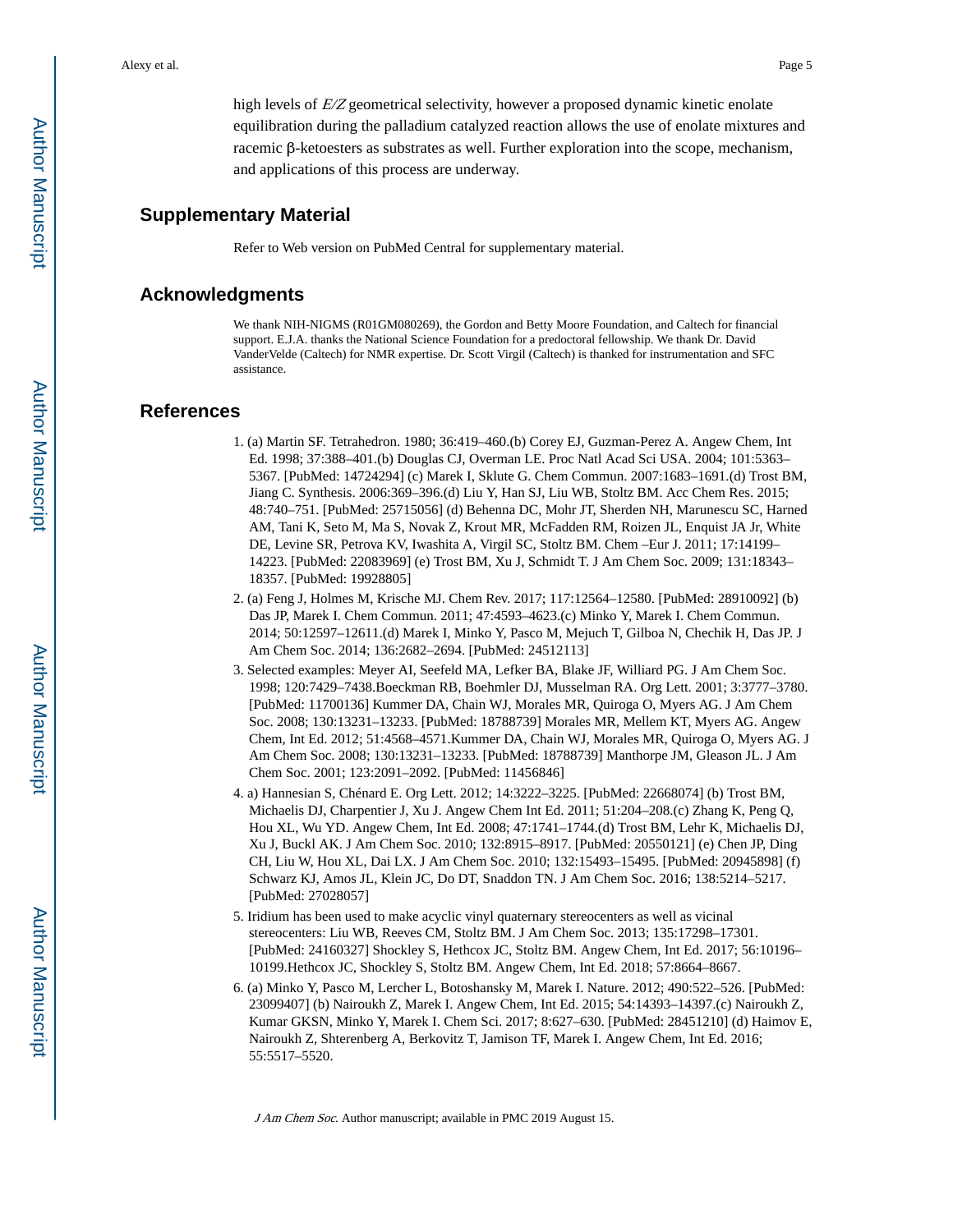- 7. Starkov P, Moore JT, Duquette DC, Stoltz BM, Marek I. J Am Chem Soc. 2017; 139:9615–9620. [PubMed: 28625056]
- 8. Trost BM, Xu J, Schmidt T. J Am Chem Soc. 2009; 131:18343–18357. [PubMed: 19928805]
- 9. Turnbull BWH, Evans PA. J Am Chem Soc. 2015; 137:6156–6159. [PubMed: 25941763] Wright TB, Evans PA. J Am Chem Soc. 2016; 138:15303–15306. [PubMed: 27933923] See also: Evans PA, Oliver S, Chae J. J Am Chem Soc. 2012; 134:19314–19317. [PubMed: 23157367] Evans PA, Oliver S. Org Lett. 2013; 15:5626–5629. [PubMed: 24180456] Turnbull BWH, Oliver S, Evans PA. J Am Chem Soc. 2015; 137:15374–15377. [PubMed: 26606387]
- 10. Doyle AG, Jacobsen EN. Angew Chem, Int Ed. 2007; 46:3701–3705.
- 11. Fujita T, Yamamoto T, Morita Y, Chen H, Shimizu Y, Kanai M. J Am Chem Soc. 2018; 140:5899– 5903. [PubMed: 29689162]
- 12. (a) Li BX, Le DN, Mack KA, McClory A, Lim NK, Cravillion T, Savage S, Han C, Collum DB, Zhang H, Gosselin F. J Am Chem Soc. 2017; 139:10777–10783. [PubMed: 28715208] (b) Mack KA, McClory A, Zhang H, Gosselin F, Collum DB. J Am Chem Soc. 2017; 139:12182–12189. [PubMed: 28786667]
- 13. Sonawane RP, Jheengut V, Rabalakos C, Larouch-Gauthier R, Scott HK, Aggarwal VK. Angew Chem, Int Ed. 2011; 50:3760–3763.
- 14. Tsuji J, Shimizu I, Yamamoto K. Tetrahedron Lett. 1976; 17:2975–2976.
- 15. Strom AE, Hartwig JF. J Org Chem. 2013; 78:8909–8914. [PubMed: 23899320]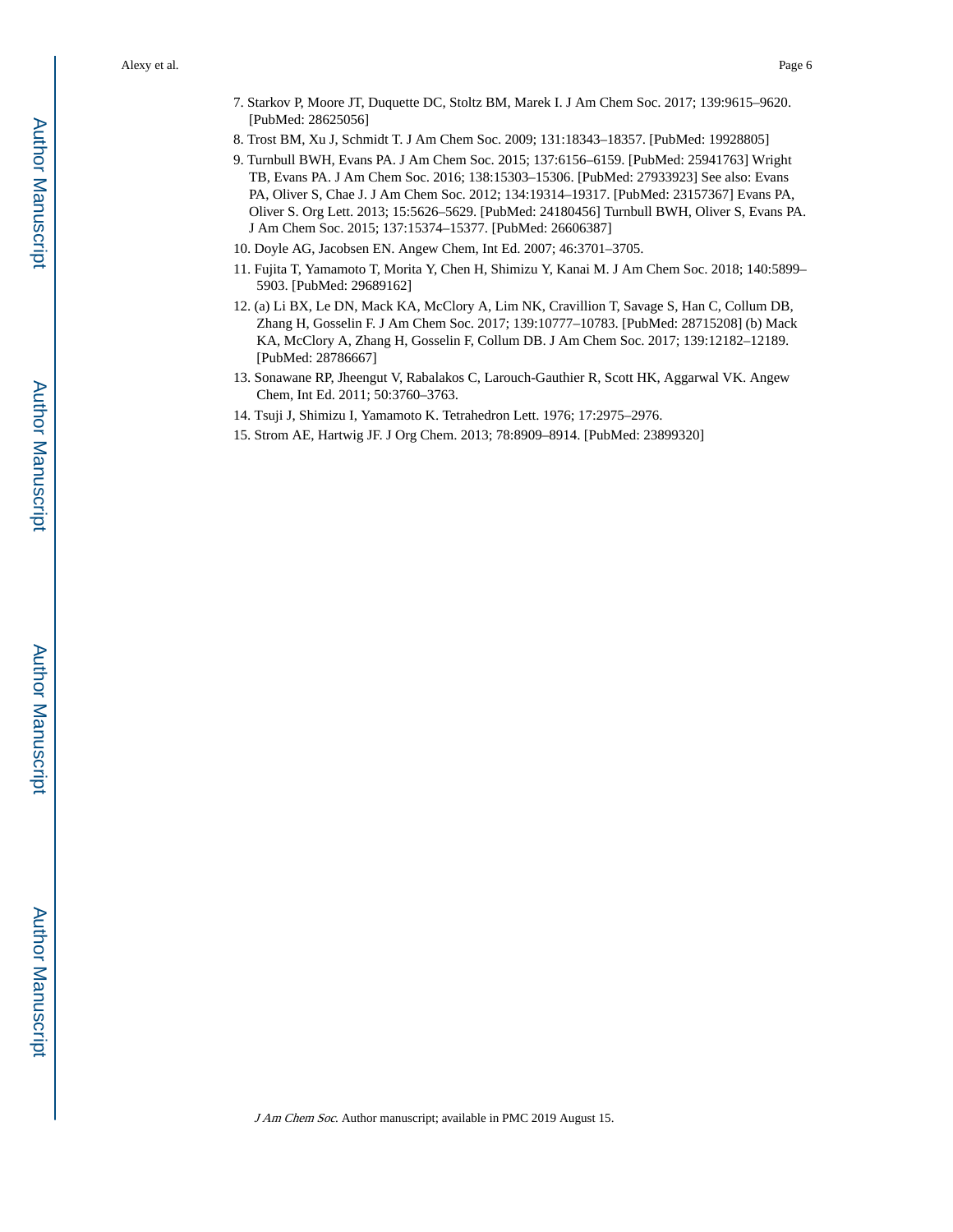A. Pd-catalyzed allylic alkylation of fully substituted amide enolates (ref 7)



B. Rh-catalyzed allylic alkylation of nitriles and aldehydes (ref 8)



 $EWG = CN, CHO$ 

C. Cr-catalyzed alkylation of tributyltin enolates (ref 9)



D. Pd/B hybrid catalyzed allylic alkylation of carboxylic acids (ref 10)



E. Pd-catalyzed allylic alkylation of fully substituted enol carbonates (this research)



**Figure 1.**  Preparation of acyclic  $\alpha$ -quaternary carbonyl derivatives<sup>5</sup>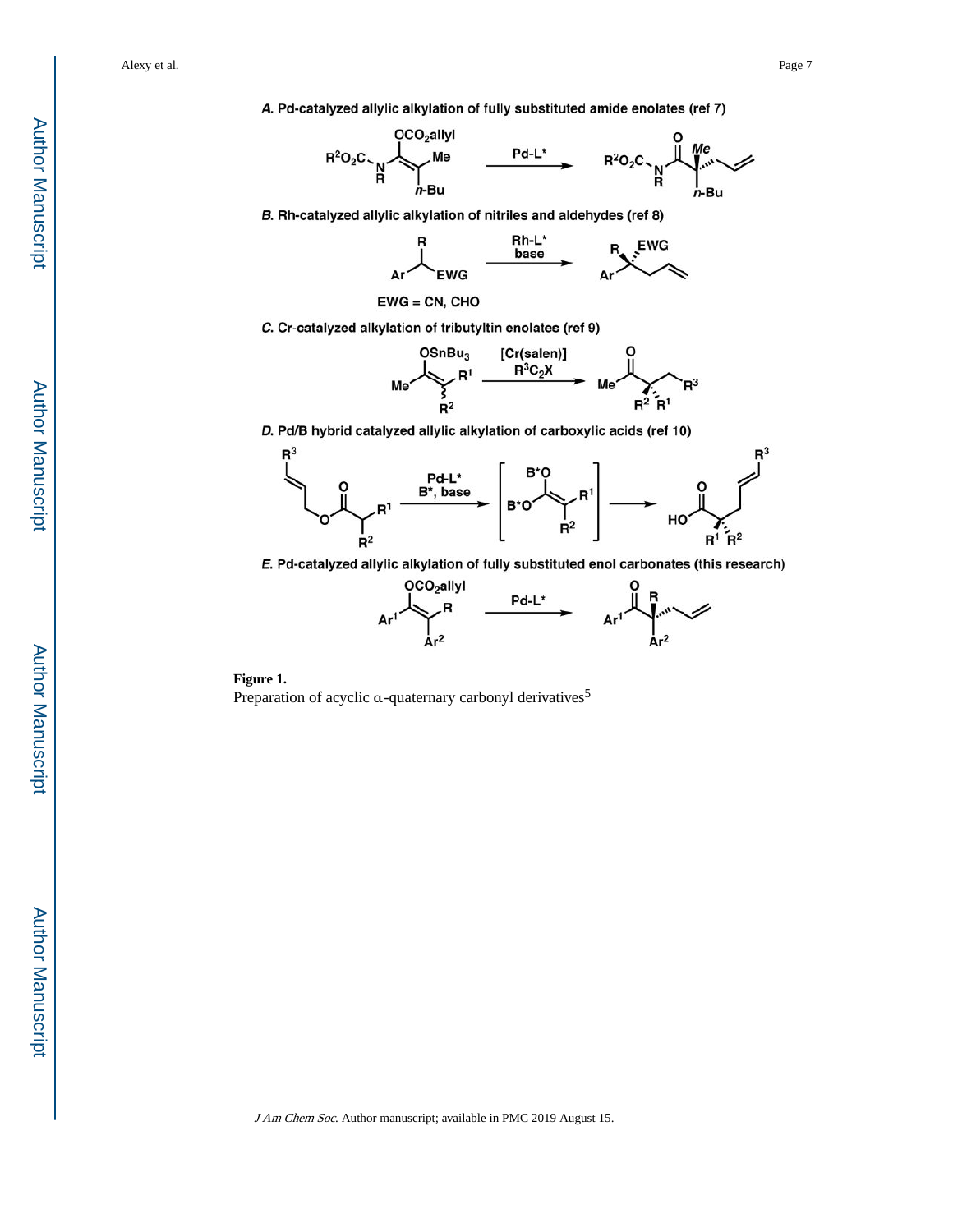



**Figure 2.**  Importance of enolate geometry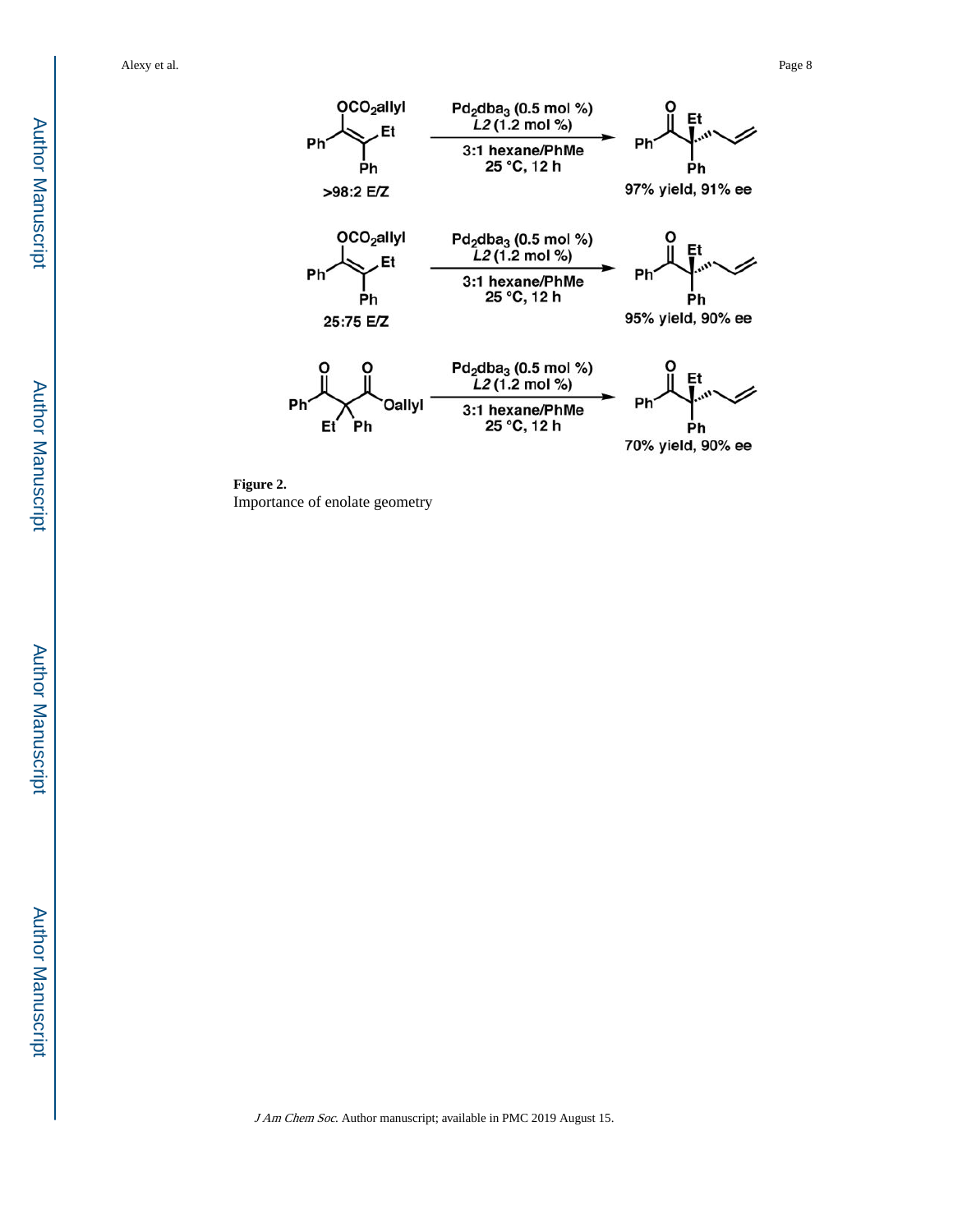

**Figure 3.**  Derivatization of alkylation products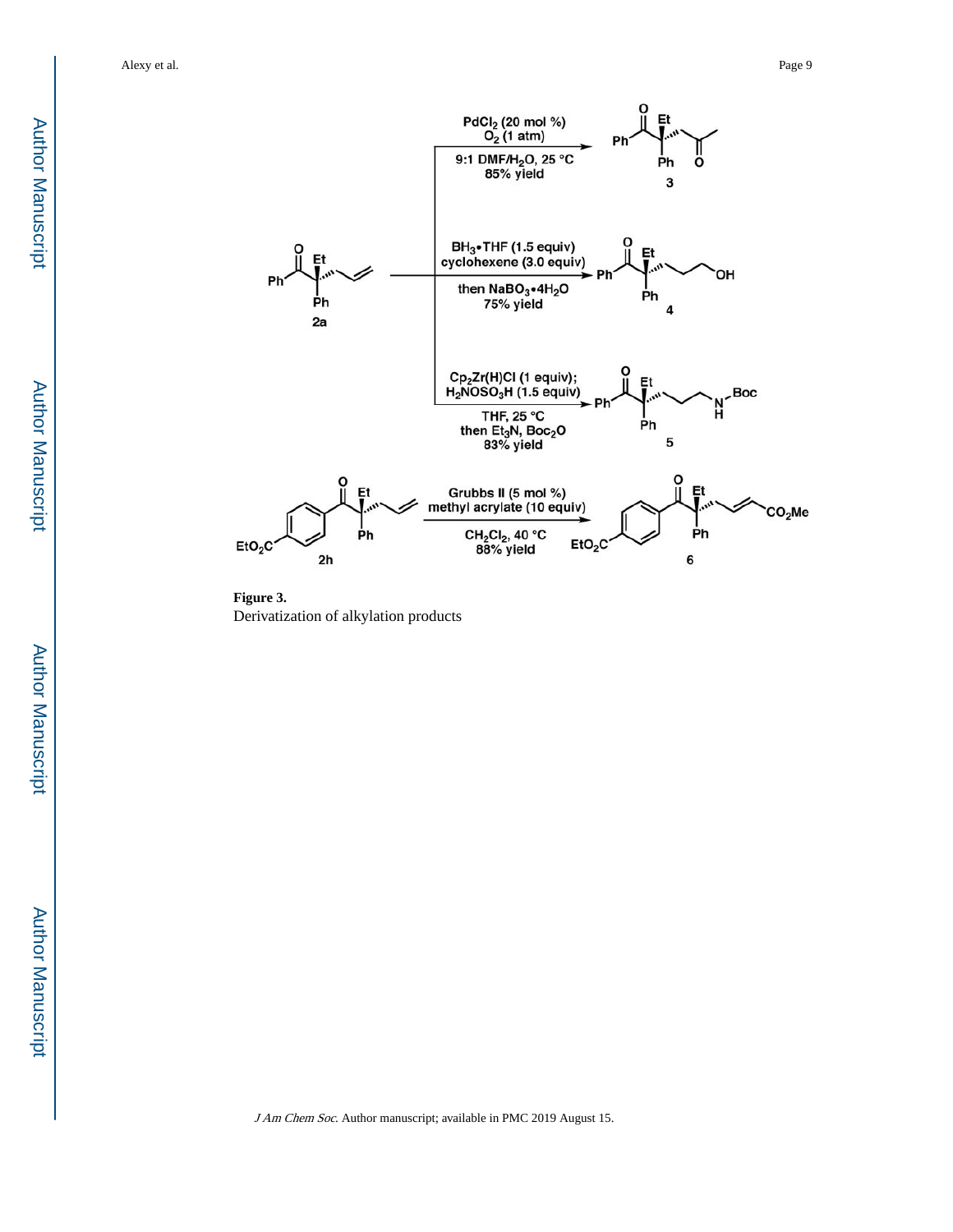#### **Table 1**

Optimization of acyclic, decarboxylative allylic alkylation<sup>a</sup>

| OCO <sub>2</sub> allyl<br>Et |                | $Pd_2(dba)_3$ (2.5 mol %)<br>ligand (6 mol %) | Et                 |              |
|------------------------------|----------------|-----------------------------------------------|--------------------|--------------|
| Ph<br>Ph<br>>98:2 E/Z        |                | solvent<br>25 °C, 12 h                        | Ph                 | Ph<br>2a     |
| entry                        | ligand         | solvent                                       | yield <sup>b</sup> | $\%$ ee $^c$ |
| 1                            | L1             | <b>THF</b>                                    |                    | 6            |
| $\overline{c}$               | L2             | THF                                           |                    | 54           |
| 3                            | L <sub>3</sub> | <b>THF</b>                                    |                    | $-45$        |
| 4                            | $I\mathcal{A}$ | THF                                           | 42                 | $-73$        |
| 5                            | L2             | MeCy <sup>d</sup>                             | 83                 | 89           |
| 6                            | L2             | 3:1 MeCy/PhMe                                 | 90                 | 89           |
| 7                            | $I\mathcal{A}$ | 3:1 hexane/PhMe                               | 89                 | $-86$        |
| 8                            | L <sub>2</sub> | 3:1 hexane/PhMe                               | 98                 | 90           |
| qe                           | L2             | 3:1 hexane/PhMe                               | 97                 | 91           |



 $a^2$ Conditions: 0.1 mmol *1*, 2.5 mol % Pd<sub>2</sub>(dba)3, 6 mol % ligand, 1.0 mL solvent.

 $b<sub>Y</sub>$  Yield of isolated product.

 $c$ Determined by chiral SFC analysis.

d methylcyclohexane

e Reaction performed with 0.2 mmol *1*, 0.5 mol % Pd<sub>2</sub>(dba)3, 1.2 mol % ligand, and 2.0 mL solvent.